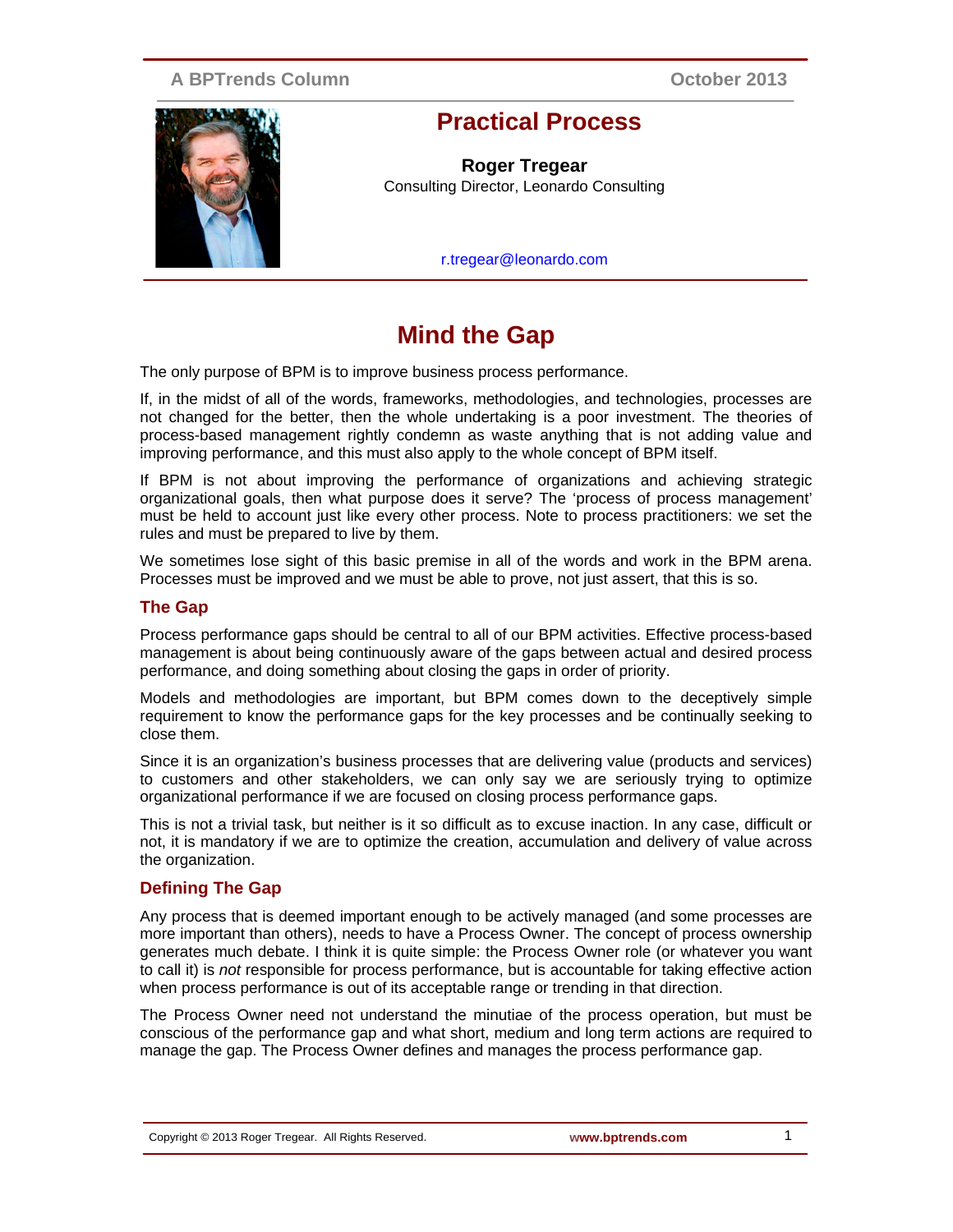Process performance gaps might be defined in many ways. It would be useful though to have a consistent framework across an organization for thinking about process performance. The development of a consistent and ubiquitous body of knowledge about process management and improvement, at least within a single organization, is a prerequisite for high levels of BPM maturity.

As mentioned in previous Columns, there are six perspectives of process performance that provide a balanced view of a process, taking into account both the needs of customers and other external stakeholders, and the equally real needs of internal stakeholders. To briefly recap, the six process perspectives are defined as follows.

**Inputs**: all that is taken into a process and transformed into outputs.

**Outputs**: the results of process execution – the value delivered by the process.

**Guides**: things that guide or constrain the transformation of inputs into outputs.

**Enablers:** people, technology and facilities used to transform inputs into outputs.

**Flow**: detailed activities within the process that develop and deliver the value.

**Management**: governance of all aspects of the process; oversight of the other five process performance perspectives.

In thinking about inputs, outputs, guides and enablers, we treat the process as a black box. We don't worry about what is going on 'inside', but focus on the context in which it is working. Then we make the process a glass box and look



**Figure 1: The Six Process Perspectives**

inside to see what is happening in the detailed flow. Lastly, we consider how all aspects of the process are being managed.

These six process perspectives provide a consistent framework for defining process performance and, therefore, the gaps. We may not conclude that measures are required in each perspective, but the final measures will come from one or more of these perspectives.

#### **Measuring The Gap**

Everybody agrees with the idea of continuous improvement, but organizations are often not so good at continuous measurement. The other side of the continuous improvement coin is to be continuously finding things that don't work as well as they might, and that can be challenging, perhaps even career limiting, in some organizations.

For those processes deemed important enough for active management, and there will be many of them, effective process performance measures must be defined.

In a previous Column [\(Measuring Processes, November 2012\)](http://www.bptrends.com/publicationfiles/11-06-2012-Practical%20Process_Measuring%20Processes-Tregear.pdf) I wrote about setting process performance measures in some detail, so I won't repeat that here. Determining the correct, the vital few, measures and their measurement methods is fundamental to the whole idea of process performance management. It is also ignored by too many organizations or put aside as 'too hard', making a nonsense of the whole idea of process-based management.

Ultimately we must ask whether we have a viable set of the minimum number of important measures of actual process performance about which we have key stakeholder agreement, and for which we have a measurement method that can cost-effectively gather objective, accurate data against a well-defined target.